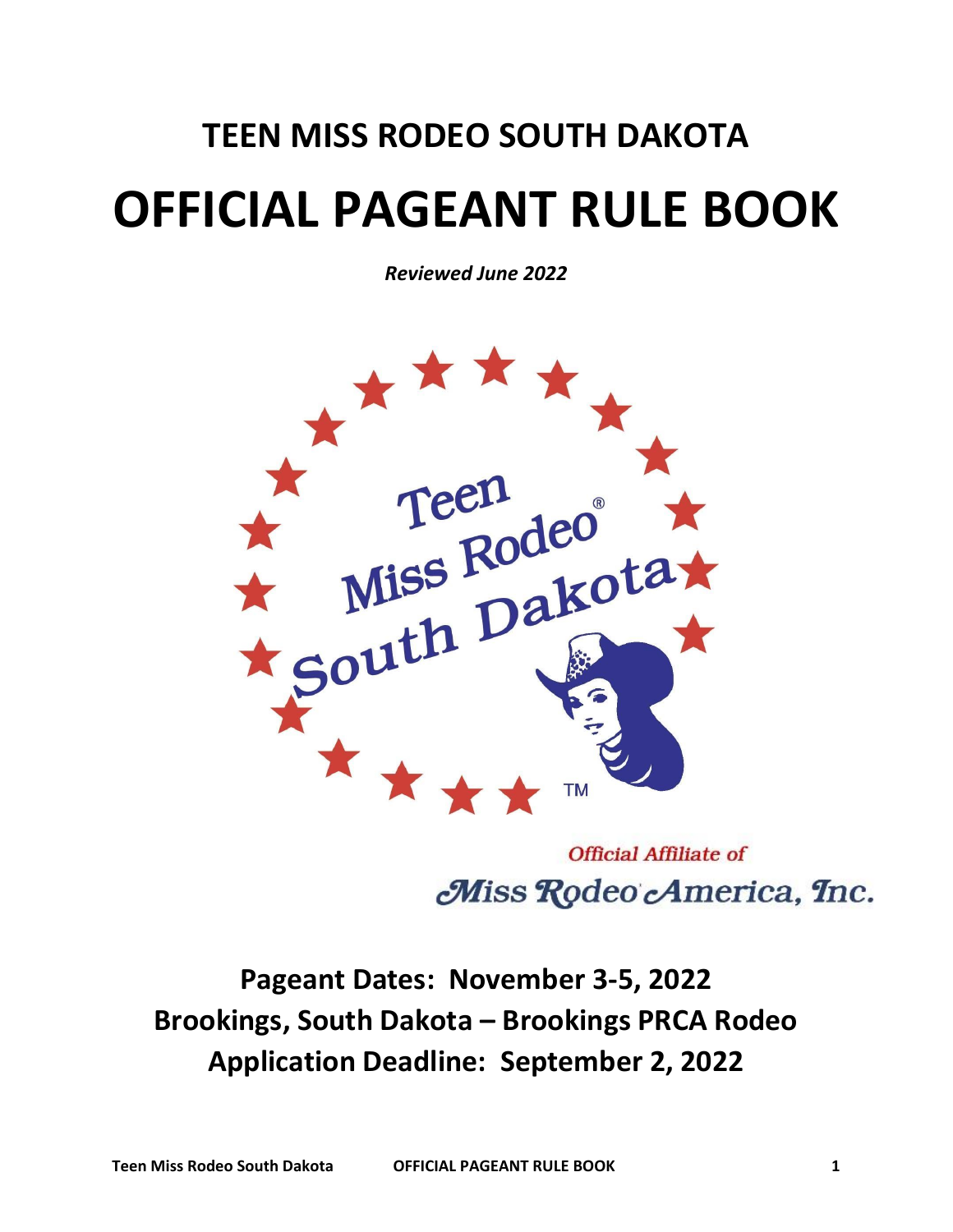# **Miss Rodeo South Dakota, Inc.**

## **Board Members**

**President**

Courtney Schaefer Sisseton, SD [missrodeosouthdakotainc@gmail.com](mailto:missrodeosouthdakotainc@gmail.com)

**Vice President** Amy Muller Agar, SD [suttonrodeo@venturecomm.net](mailto:suttonrodeo@venturecomm.net)

**Secretary**

Judy Stevens Huron, SD [doubledwesternllc@hotmail.com](mailto:doubledwesternllc@hotmail.com)

#### **Treasurer**

Eris Tanner Rapid City, SD [erisjt@outlook.com](mailto:erisjt@outlook.com)

**National Director** Cindy Wilk Huron, SD [c\\_ilk17@hotmail.com](mailto:c_ilk17@hotmail.com) **Board Member**

Brad Lindblom Rapid City, SD [sorrel\\_m@hotmail.com](mailto:sorrel_m@hotmail.com)

**Board Member**

Paul Marrs Whitewood, SD [paulmarrs55@gmail.com](mailto:paulmarrs55@gmail.com)

**Board Member** Sorrel Muscat Wall, SD [sorrel\\_m@hotmail.com](mailto:sorrel_m@hotmail.com)

#### **Board Member/Pageant Director**

Kristina Sigaty Aberdeen, SD k.sigaty24@gmail.com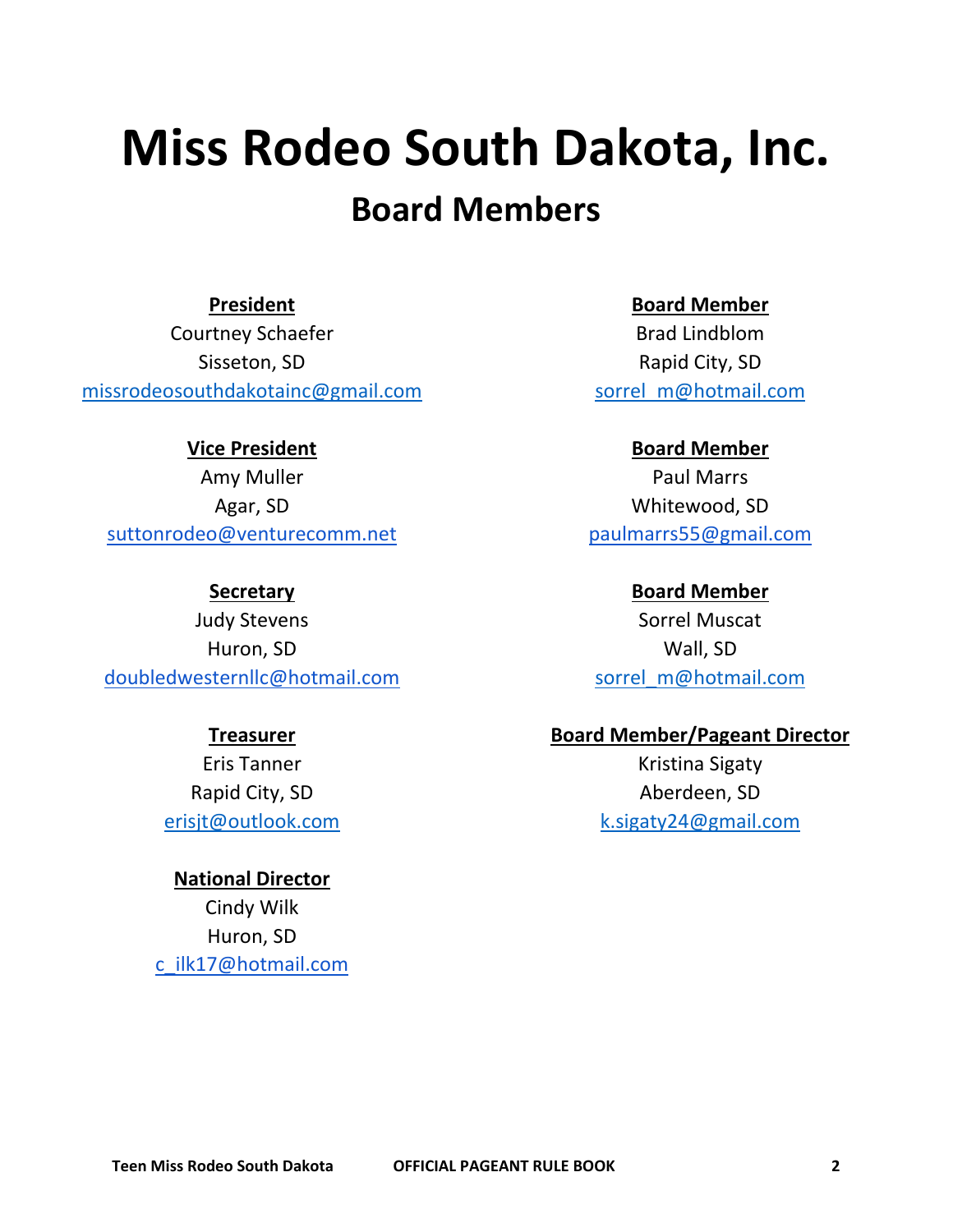## **PREVIOUS TEEN MISS RODEO SOUTH DAKOTA TITLEHOLDERS**

- 2020-21 Shannon Rebelein (reign extended to 2 years due to COVID-19)
- 2022 Gabrielle Rebelein

**More details including hometown are available on the MRSDI Facebook page and at [http://www.missrodeosd.com](http://www.missrodeosd.com/)**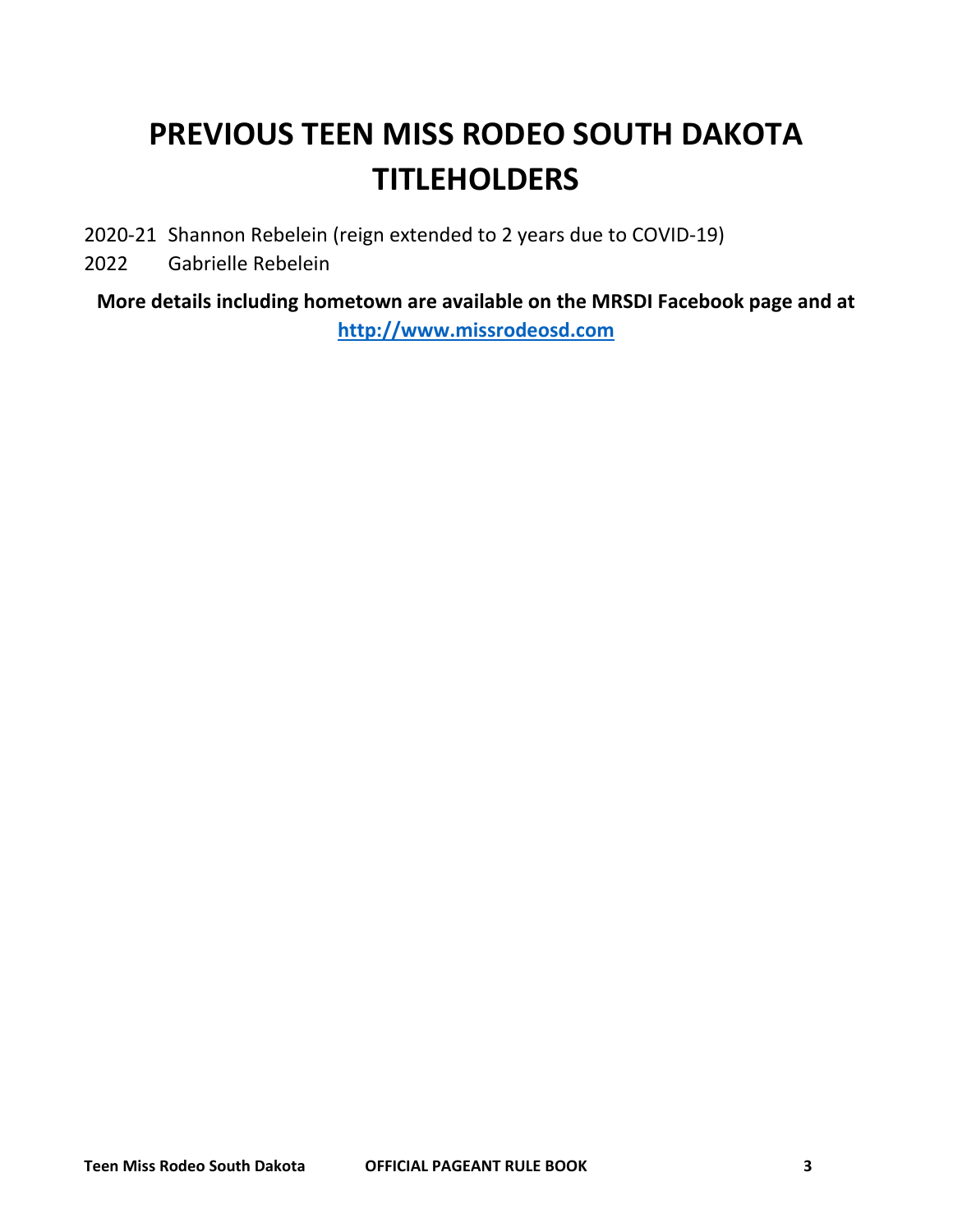## **Who is Teen Miss Rodeo South Dakota?**

Teen Miss Rodeo South Dakota is:

- A young lady with high moral and ethical character.
- A young lady who displays good sportsmanship.
- A young lady who is a talented, presentable horsewoman with vast knowledge of the equine industry and exhibits the careful and humane treatment of animals.
- A young lady who desires to act as an official representative of rodeo, who understands the sport of rodeo in its entirety and is able to explain it to anyone whom she comes in contact with.
- A young lady who strives to promote the state of South Dakota and the western way of life.
- A young lady who acts professionally, speaks intelligently and with dignity, and enjoys meeting people.
- A young lady who is goal oriented, wishes to be a leader in her community and is interested in furthering her chosen career.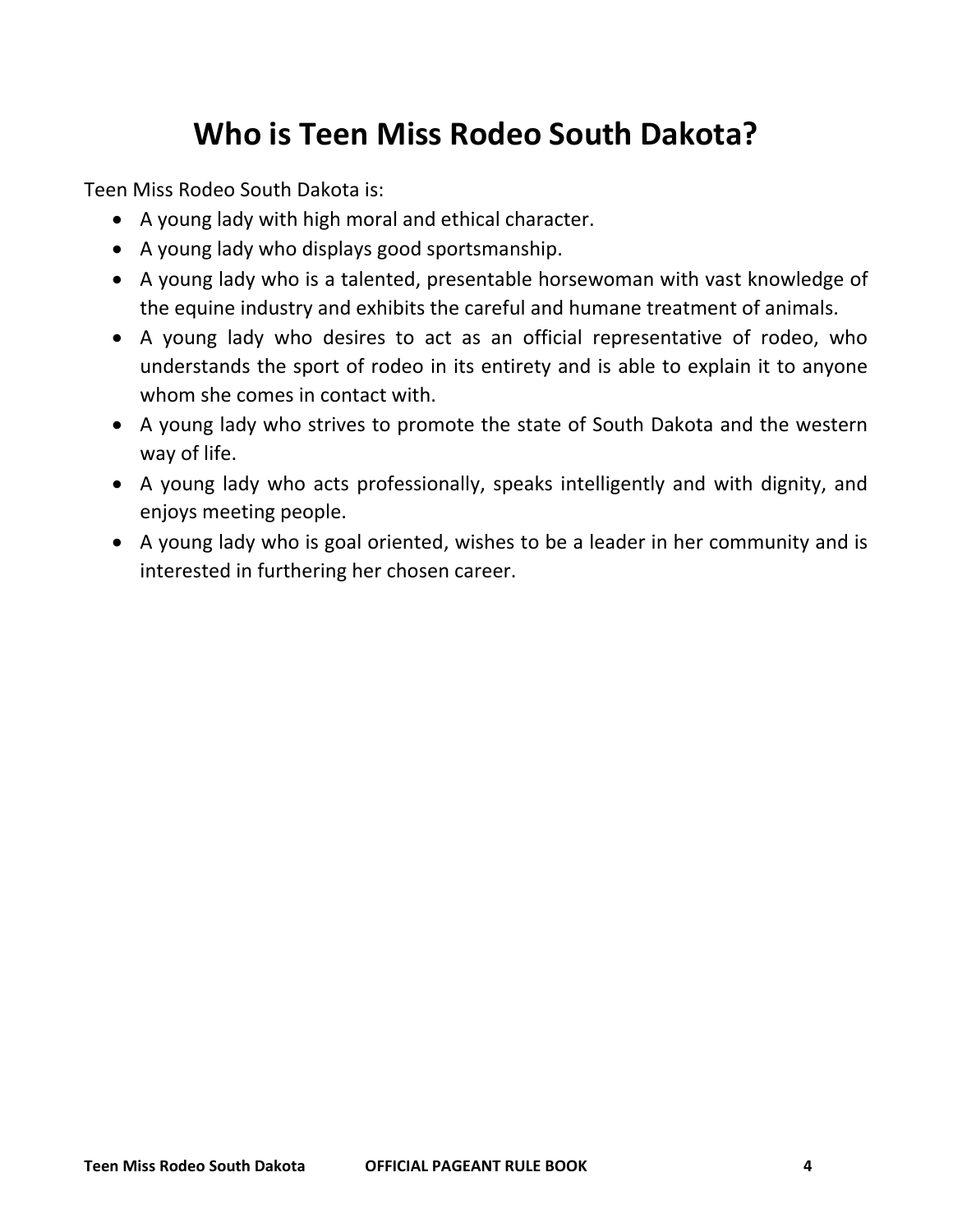## **Contestant Eligibility**

Each contestant in the Teen Miss Rodeo South Dakota Pageant shall on the date of competition and final selection as Teen Miss Rodeo South Dakota:

- Meet all requirements set forth in the official rulebook for the Teen Miss Rodeo South Dakota Pageant.
- Be at least 13 years but not more than 18 years of age as of January 1, 2022.
- Be a legal resident of the state of South Dakota. The entry application must be signed by the contestant as well as a parent or guardian.
- Hold a Miss Rodeo South Dakota, Inc. membership. This is required for insurance purposes. The application and membership fee may be submitted with the contestant application.
- Have executed all consents.
- Abide by all rules and regulations of the Teen Miss Rodeo South Dakota Pageant.
- Not have been previously crowned Teen Miss Rodeo South Dakota at the Teen Miss Rodeo South Dakota Pageant.
- Certify that she has never been married, pregnant or given birth to a child.
- Never been charged and/or determined to have committed any crime of moral turpitude nor has she had a title removed for any reason.
- Grant permission to the Miss Rodeo South Dakota, Inc. Board to verify all information contained on her application and attest that the information she has provided is true.
- Agree to abide by all pageant rules with the possibility of disqualification for infractions.
- Portray the highest of moral and ethical standards, show the true ideals of young womanhood and set an example above reproach.
- If selected as Teen Miss Rodeo South Dakota, will not compete in or otherwise participate in any other beauty and/or talent contest, pageant and/or activity unless approved by the MRSDI Board of Directors.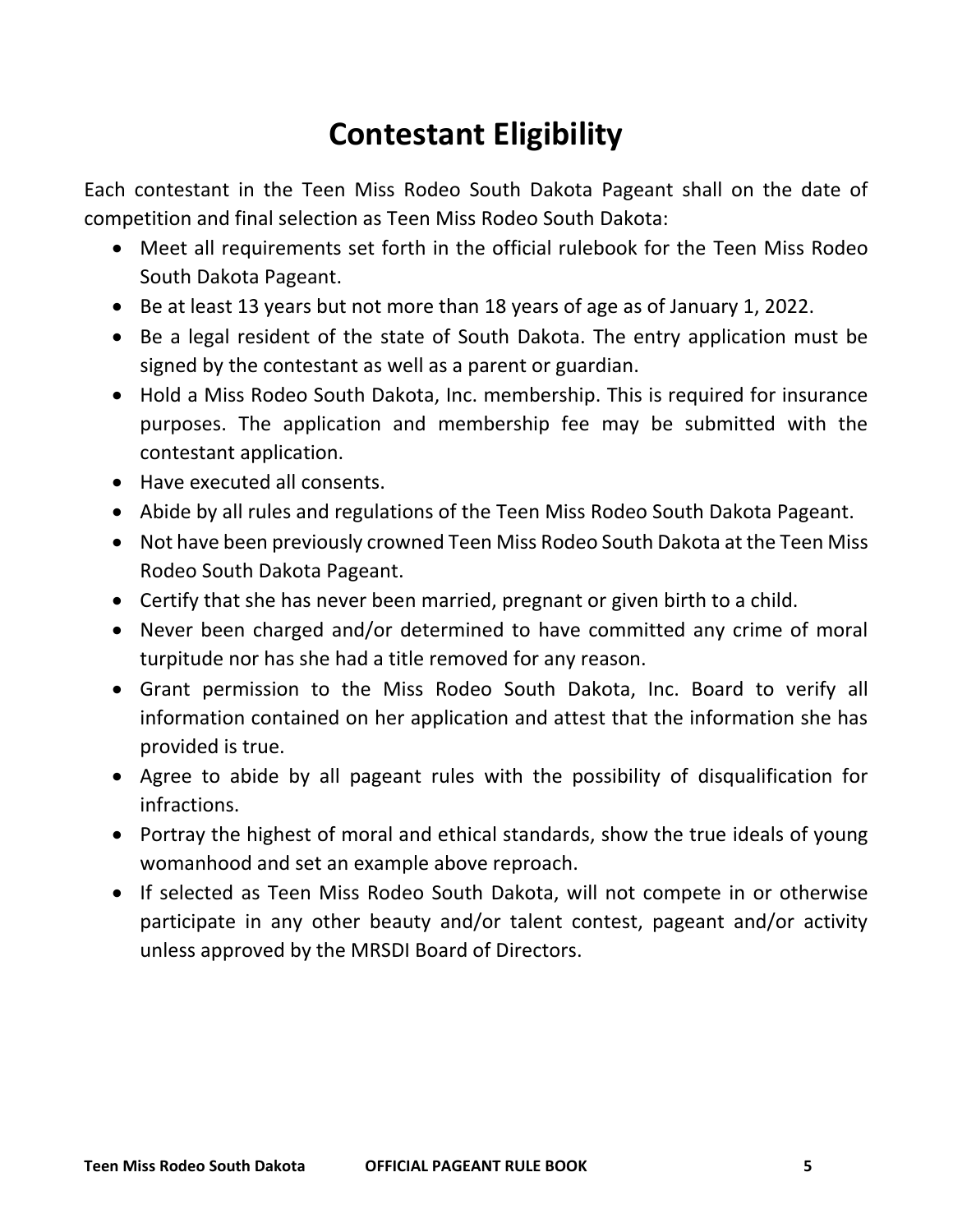## **Teen Miss Rodeo SD Pageant Application Requirements**

All contestants who enter the Teen Miss Rodeo South Dakota Pageant must complete the following steps:

- Submit a complete, typed entry application and resume.
- Submit a recent biography for the pageant program and newspapers. Should a contestant win the pageant, this will also serve as a preliminary draft for the Miss Rodeo South Dakota autograph sheet.
- Submit a short introduction biography, including any personal sponsors. This will be used to introduce the contestant at the rodeo performances and other events. This document should be single spaced, 12 point font, and 8 lines or less of writing.
- Submit one color 8x10 head and shoulder photograph (no crown) that will be used for the photogenic judging. An electronic/digital copy along with signed written copyright release/waiver from the photographer must also be submitted. All photographs become the property of Miss Rodeo South Dakota, Inc.
- Pay a contestant entry fee of \$150 which must be postmarked by September 2, 2022. Checks will be payable to Miss Rodeo South Dakota, Inc. Entry fees will only be refunded for illness with a doctor's note required or if another state title is obtained.
- Contestant release and waiver must be signed and notarized.
- Submit a copy of the contestant's driver's license, birth certificate, or passport confirming their date of birth.
- Sell the equivalent of one half page (\$200) in advertising to be placed in the pageant program. Ad copy and payment will be due with application. Additional advertising may be sold if desired; please discuss with pageant director before doing so.
- Contestant must be a member of Miss Rodeo South Dakota, Inc. for insurance purposes. Membership form must be submitted any time prior to the pageant application deadline; payment may be sent according to the membership form or with the pageant application packet.
- Please note: it may be requested to submit an electronic copy of any of the above materials. This will be communicated on the checklist included in the entry packet.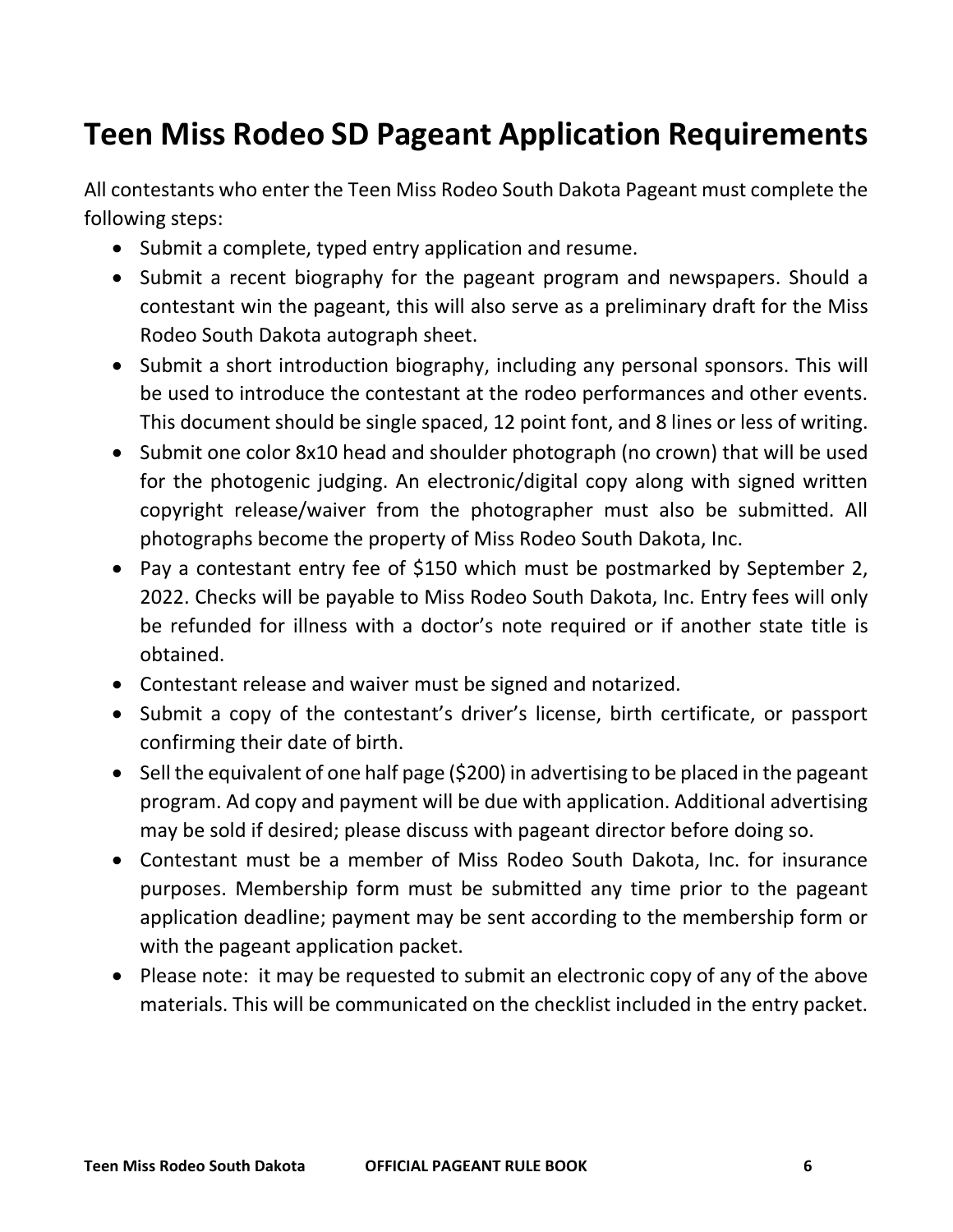## **General Pageant Guidelines**

#### **Conduct of Contestants**

- Teen Miss Rodeo South Dakota and contestants must abide by high standards of conduct while competing at the pageant. The reigning Teen Miss Rodeo South Dakota and pageant contestants will be in the public eye 24 hours a day during the pageant.
- Teen Miss Rodeo South Dakota and contestants are role models and are expected to dress and behave appropriately at all times.
- Unsportsmanlike conduct will not be tolerated and could result in the contestant being disqualified.
- Harassment and arguing between contestants will not be tolerated.
- A judge may not be approached by a contestant or any individual with the intent to influence or harass. This includes approaching a judge online or through social media. Action of this type will be reported to the MRSDI Board of Directors and disqualification of that contestant could result.

#### **Contract**

• A *draft* copy of the contract the winner will be required to sign as Teen Miss Rodeo South Dakota will be included in the application packet. All contracts are subject to change prior to the official start of the pageant. Any changes will be reviewed at the pageant orientation.

#### **Crowns and Banners**

- Contestants will not wear any banners, crowns, or chaps during the pageant.
- Photos submitted for photogenic judging should not include crowns or banners.

#### **Chaperones, Lodging, and Transportation**

- Contestants are encouraged but not required to stay at the host hotel and will be responsible for the cost of their own lodging.
- Contestants will be escorted to and from certain pageant events by the TMRSD Contestant Chaperone.
- Contestants at the TMRSD Pageant are required to pay their own transportation to and from the pageant itself as well as certain pageant activities. Meals during certain pageant events will be furnished by the MRSDI Board. Contestants may wish to have some spending money available to them during the pageant for incidentals.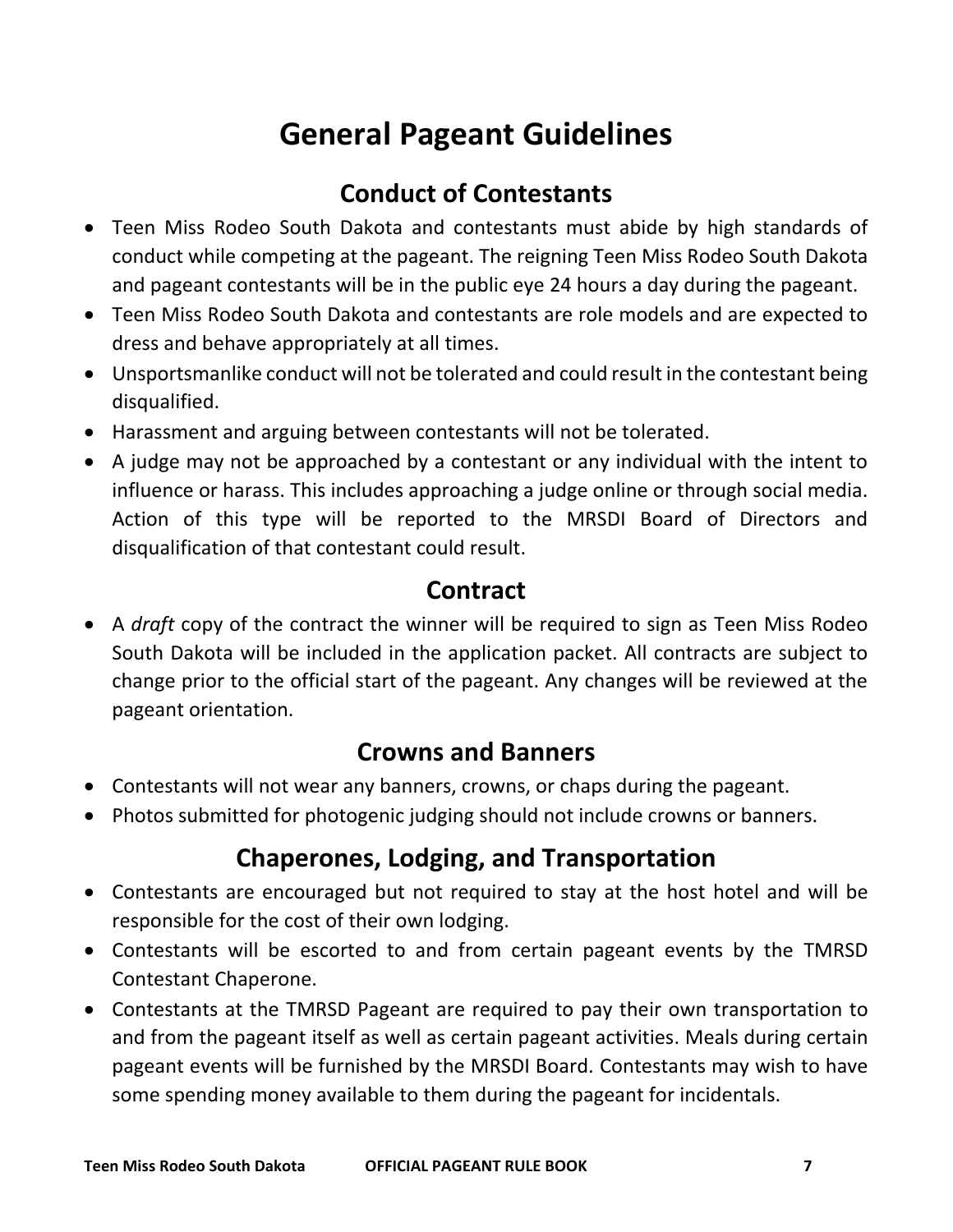#### **Electronic Device Usage**

• Contestants should turn any electronic devices, including but not limited to cell phones, tablets, laptop computers, smart watches, and any device with internet capabilities, over to their parents or the TMRSD Contestant Chaperone at the beginning of each day. Contestants will not be allowed to possess or use electronic devices during pageant events, including backstage at the fashion show and in the holding rooms for interviews.

#### **Grievances**

- A pageant grievance committee will consist of 5 members: the MRSDI President, MRSDI National Director, MRSDI Board Member, TMRSD Pageant Director, and an MRSD contestant parent to be selected at orientation. These grievance committee members will be available throughout the entire pageant. The MRSDI President will be the contact and spokesperson for the committee.
- Any grievance must be filed by **a contestant** to be a valid grievance. No grievance from parents, guardians, trainers, family or third party will be acknowledged. The grievance must be: handwritten, signed, and delivered to the TMRSD Contestant Chaperone, and filed within three hours of the event being protested. The TMRSD Contestant Chaperone will immediately communicate with the MRSDI President that a grievance has been filed and deliver the grievance. Any grievance must address a single event.
- When the MRSDI President receives the grievance from the TMRSD Contestant Chaperone, the Grievance Committee will meet to review the grievance. The Grievance Committee will then make a decision whether to act upon, reject, or disregard the grievance.
	- $\circ$  The Grievance Committee and contestant with a concern will not discuss the grievance with anyone, including parents, other contestants, judges, etc.
	- o The Grievance Committee will interview all parties involved.
	- o The Grievance Committee must come to a majority decision.
	- o The pageant will continue as scheduled until decisions have been made.
	- o No grievances may be based solely on the scoring by judges.
	- o The Grievance Committee must make a decision based on facts. They must be certain, without a doubt, that the misconduct or misrepresentation by the implicated was intentional or that there was an infraction of a rule.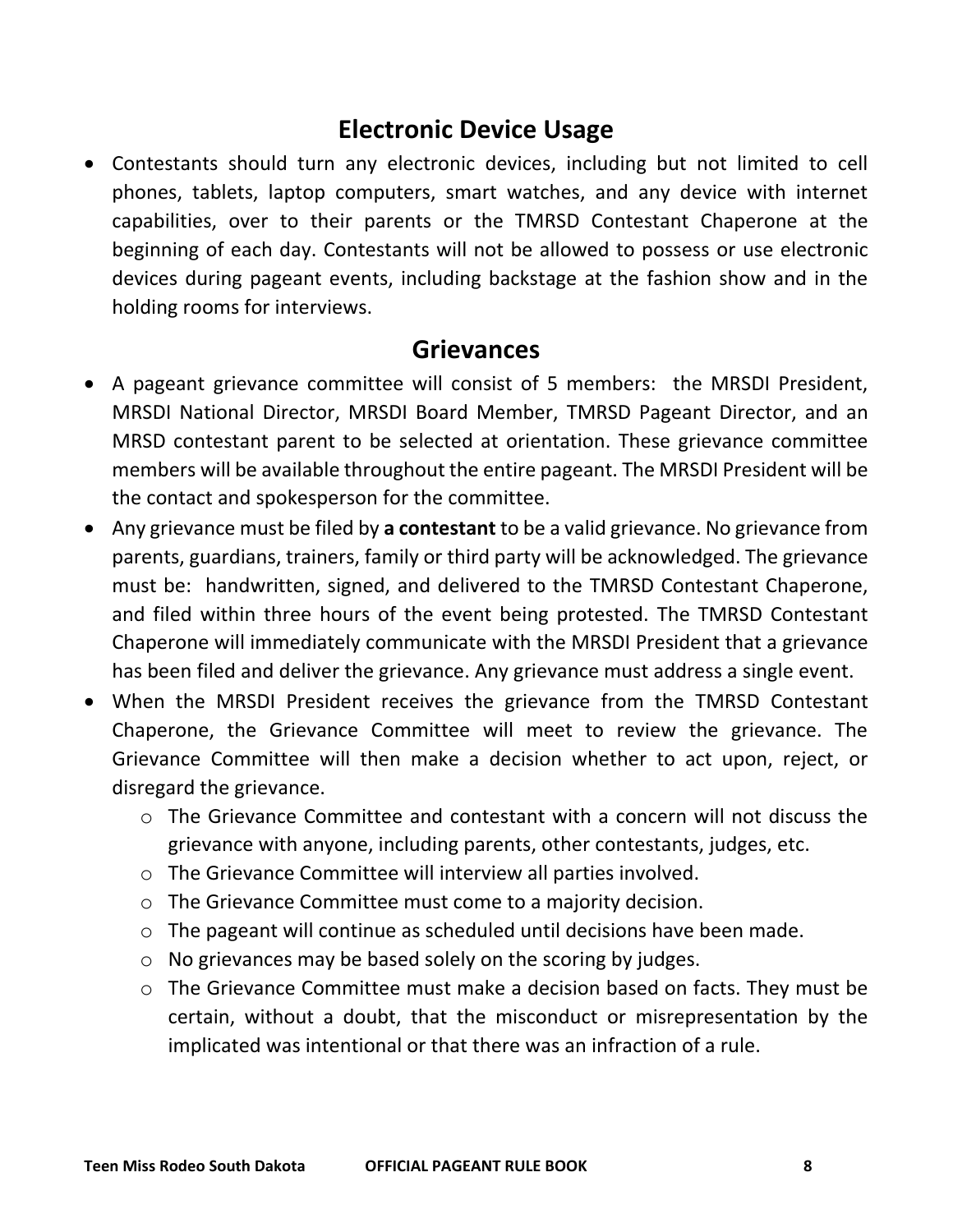- $\circ$  If the committee feels the grievance needs to be acted upon, they will take the complaint to the Executive Board and/or the head judge of the Teen Miss Rodeo South Dakota Pageant.
- o The Executive Board's decision is final.

#### **Pageant Orientation**

- Orientation will be held at the beginning of the pageant. Parents are welcome and encouraged to attend.
- At this orientation, a Teen Miss Rodeo SD contestant parent will be nominated to serve on the Miss Rodeo SD Pageant Grievance Committee. Likewise, a Miss Rodeo SD contestant parent will be nominated to serve on the Teen Miss Rodeo SD Pageant Grievance Committee. Please see the "Grievances" section of this rulebook for details on the purpose and function of the Grievance Committees.
- Any changes to the TMRSD contract will be reviewed.

#### **Parents, Relatives, and Friends**

- Parents, relatives, and friends of contestants are welcome to attend public events at which the contestants will be present. If the event requires a ticket for entry, parents, relatives, and friends must purchase their own ticket.
- Parents, relatives, and friends of contestants will be responsible for their own transportation, lodging, and meals during the pageant.
- A judge may not be approached by a contestant or any individual with the intent to influence or harass. This includes approaching a judge online or through social media. Action of this type will be reported to the MRSDI Board of Directors and disqualification of that contestant could result.

#### **Attire**

- No crowns or banners will be worn during any portion of the pageant, including any non-judged events.
- Contestants are expected to appear in full western attire at all times, unless otherwise specified. This includes pants or jeans, dresses, skirts, blouses, jackets, vests, western hats, boots, and belt.
- Wrangler pant products are highly encouraged but not required.
- All dresses must have sleeves and sleeves should be longer than a cap sleeve. If dress or top does not have sleeves, then a jacket with sleeves must be worn. The skirt length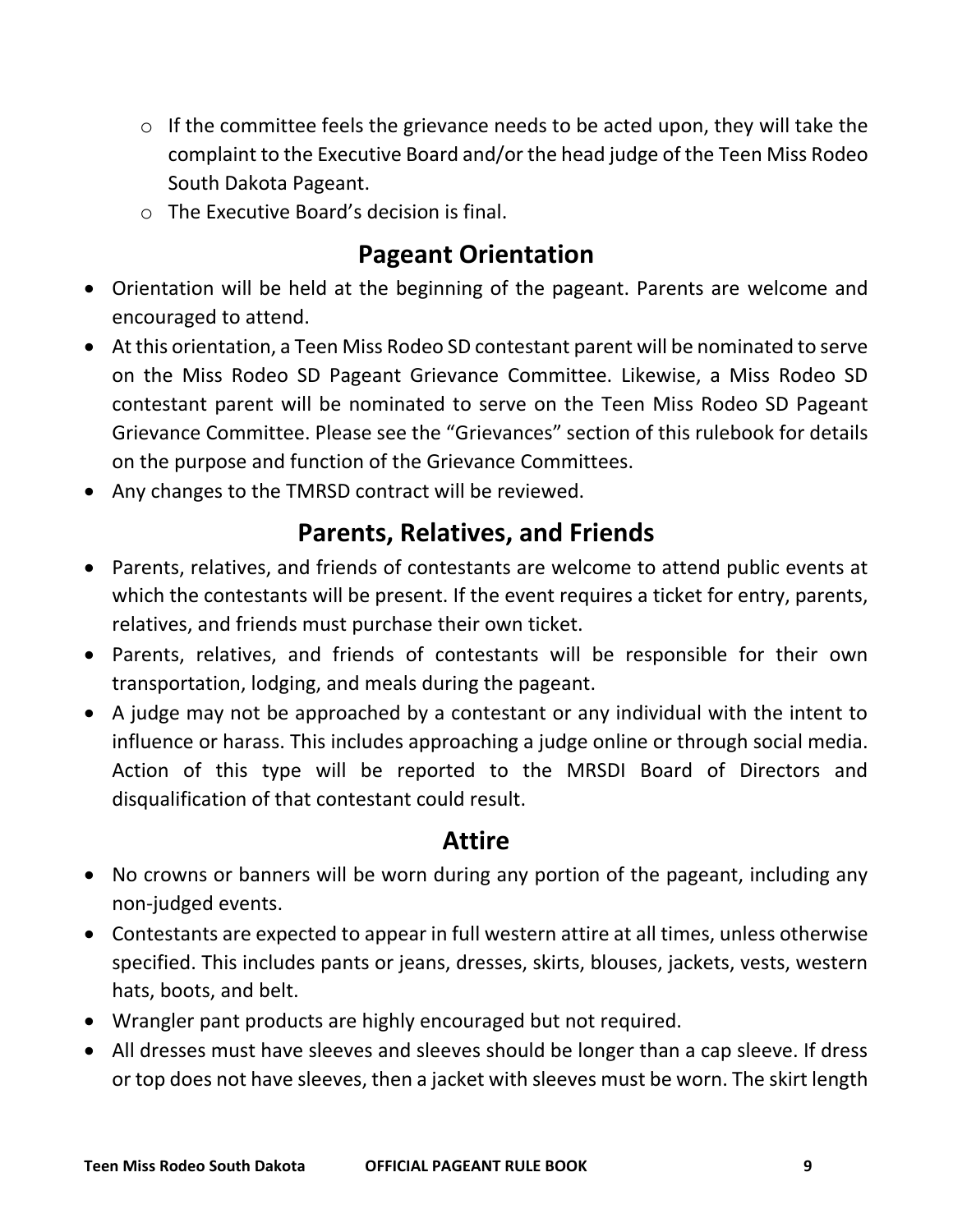should not be more than 3 inches above the knee. No halter or prom type dresses. No midriff showing. Nothing extremely low cut either in the front or the back.

• Please see the Appearance section (p13-14) for more information on scoring and Dress Code section (p18) for specific attire for various pageant events.

#### **Awards**

- Awards will be given to the high point contestants in the Horsemanship, Personality, and Appearance categories. Awards will also be presented to the high point contestant in Speech and Photogenics.
- The Miss Congeniality award will be voted on by the contestants themselves on the last day of the pageant. Both Teen and Miss Rodeo South Dakota contestants will vote for Miss Congeniality in both pageants. Miss Congeniality is known by her peers as the most friendly, helpful, genuine, and outgoing contestant in the pageant.
- The scrapbook award will be selected by a separate panel of judges consisting of 3 members of the MRSDI Board of Directors. These judges will review the scrapbooks and pick the winning scrapbook. The winner will receive an award. Participation in the scrapbook competition is optional, and participation or lack of will not factor into the scoring that determines Teen Miss Rodeo South Dakota. See Scrapbook Guidelines (p19) for more details.
- An ad sales award will be given to the contestant selling the highest total dollar amount of advertising for the pageant program. This award does not factor into the final score that determines the winner of Teen Miss Rodeo South Dakota.
- The contestant receiving the highest grand total score shall be crowned Teen Miss Rodeo South Dakota. The contestant receiving the second highest grand total shall be first runner-up. The contestant receiving the third highest grand total shall be second runner-up. The announcement of second and third runners-up will be optional based on the number of contestants competing during that year.
- In the event there is only one Teen Miss Rodeo South Dakota contestant, she must compete in all categories and earn a minimum of 75% of eligible points to win the title.
- Ties will be addressed as following:
	- o For category winners (Personality, Horsemanship, Appearance), each of the tied contestants' high and low total scores for that category will be dropped and the remaining score will be used to determine that category winner. This method will be used only to determine who is the recipient of the tied category and will not be used to tally the grand total score each contestant receives.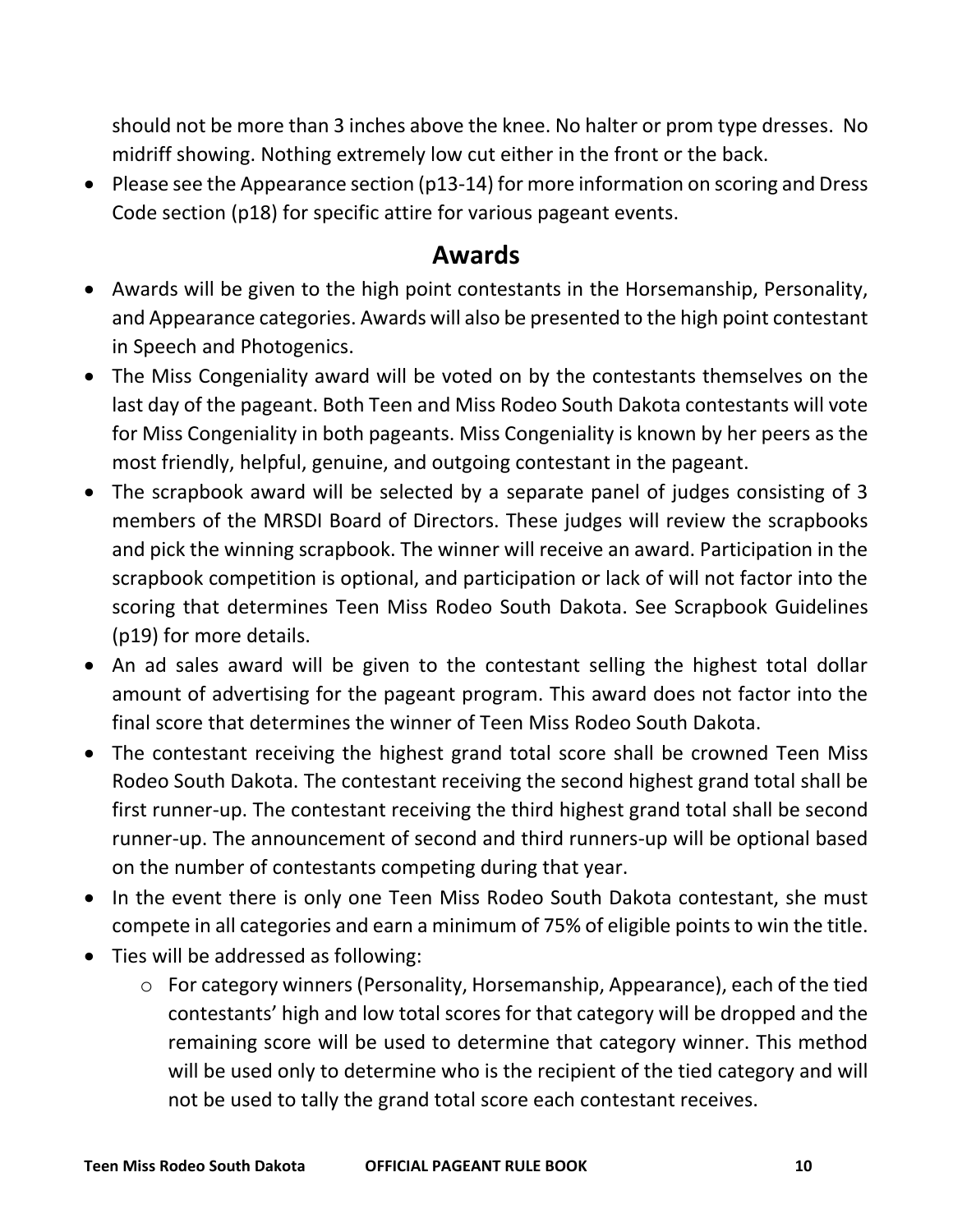- o Ties in Speech and Photogenic will be broken by using the same method as the category winners.
- o A tie for Miss Congeniality will be broken by a second balloting by contestants.
- o To break a tie for Teen Miss Rodeo South Dakota and runners-up, the contestant who received the highest combined total horsemanship score will win the tie.

#### **Comments and Score Sheets**

• Score sheets will not be returned to contestants following the pageant. Comment sheets will be given upon request and completed at the judges' discretion.

#### **Loss of Title and Benefits**

• The newly crowned Teen Miss Rodeo South Dakota will sign and abide by all the contract terms. If it has been determined by the MRSDI Board that Teen Miss Rodeo South Dakota has violated any of the terms, she will have her title taken away and she will not be allowed to represent as Teen Miss Rodeo South Dakota. Also, Teen Miss Rodeo South Dakota will forfeit her crown and all benefits, to include all gifts and prizes derived from winning the title of Teen Miss Rodeo South Dakota.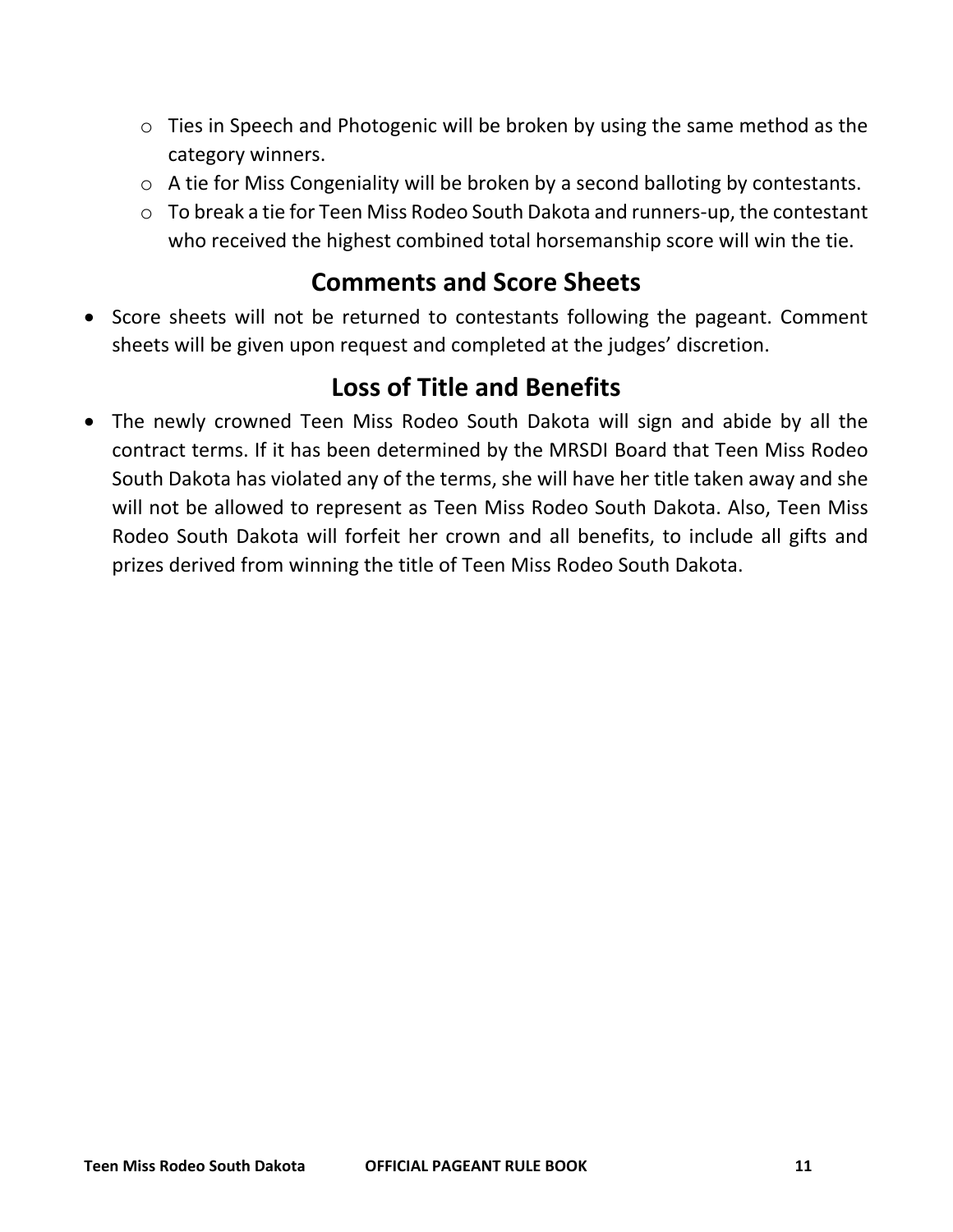## **Judging Guidelines**

- Judging will take place throughout all pageant activities. It will begin at the registration of the contestants and continue throughout the pageant.
- Judges may, at their discretion, deduct points if they see trainers coaching contestants from the side during the horsemanship or any part of the competition, or if they witness unsportsmanlike conduct at any time.

#### **Judges and Scoring**

- Judges are selected for their expertise in the fields of the competition horsemanship, personality, and appearance. They are selected based on their knowledge of the sport of professional rodeo, their western horsemanship experience, specifically judged horse events, and awareness of correct western dress.
- Three judges will judge all categories of the pageant. All scores from each of the three judges will be totaled by a certified public accountant for each contestant. A Head Judge will be selected at the judges' orientation.
- An independent accountant will be utilized to tally scores.
- Judges shall mark scores in nonerasable ink. At the conclusion of each judged event, all judges will sign their scoresheets and place them in a manila envelope. The Head Judge will seal said envelope and sign his or her name across the flap. The Head Judge will hold the envelopes until they are collected by the Judge Chaperone, at which time the Judge Chaperone and MRSDI President will deliver the sealed envelopes to the independent accountant.
- After score tabulation is complete, the Pageant Director and MRSDI President will meet in the presence of the independent account to fill the winners' names in to the coronation script. Two copies of the coronation script will be printed and sealed in separate envelopes, with the Pageant Director, MRSDI President, and accountant signing across the flaps. One of these will be delivered to the coronation emcee by the Pageant Director, and one will be held by the Pageant Director for awards distribution following coronation.
- Following completion of the coronation script, all scoresheets will be sealed and held in a secure location by the Pageant Director.
- Scoresheets will not be made public for any reason. At no time will parents, contestants, or others be allowed to see the scoring or tabulation sheets.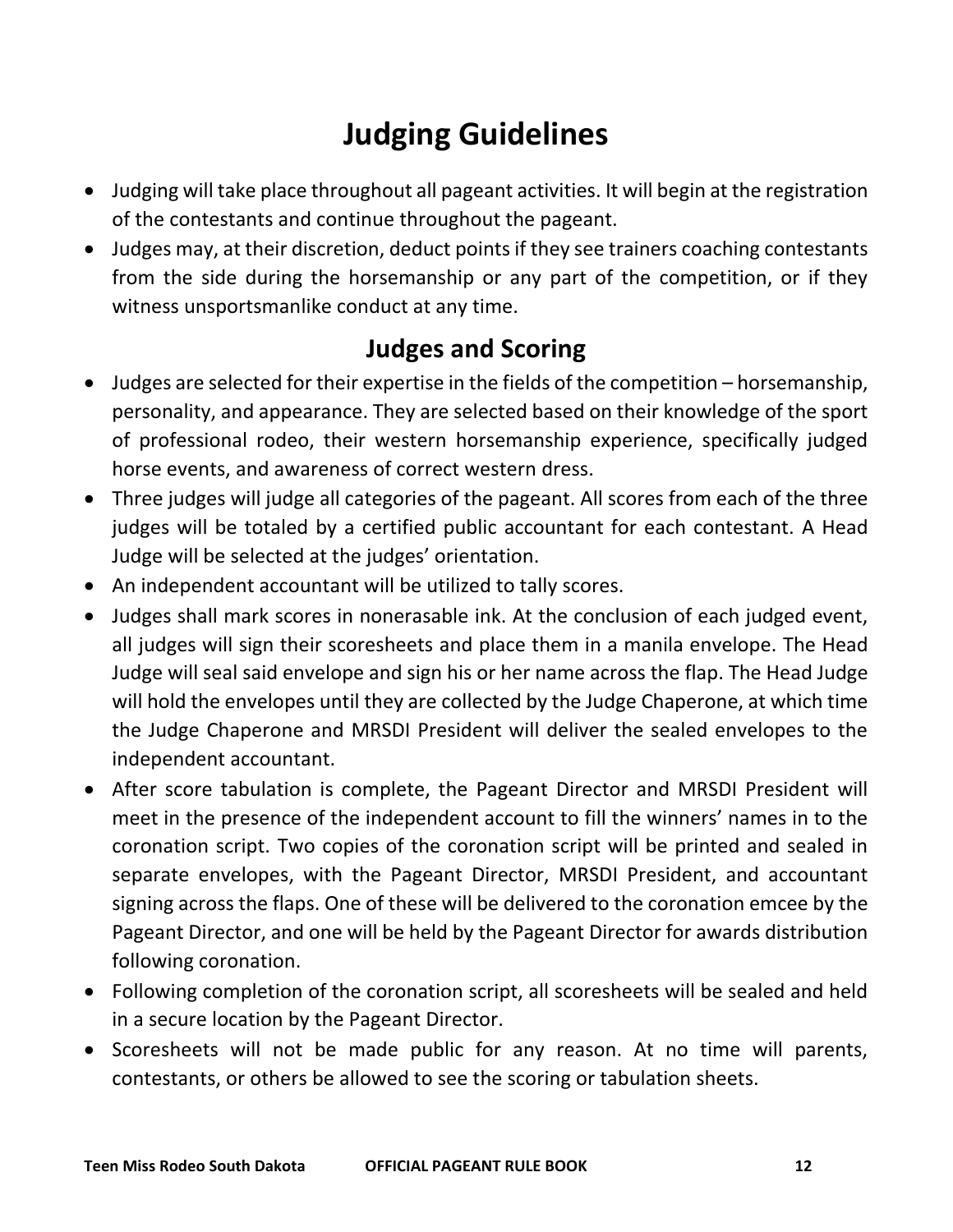#### **Judged Categories and Events**

#### **Horsemanship**

The purpose of this division is to select the young lady who rates highest in:

- Control of mount and the way any situation that may occur is handled.
- Balance ability to sit a saddle.
- Position of hands, feet, and overall position in saddle.
- Mounting and dismounting.
- The understanding and skill of the contestant will be judged, not the horse or the equipment.
- There will be a private horsemanship interview which will be a minimum of 8 minutes. In this interview, the contestants will be asked anything that the judges deem important that pertains to the horse industry. This interview will be separate and in addition to the questions asked of the contestants in the arena during the horsemanship interview. Horsemanship points will be awarded during this interview and **will** be counted toward the horsemanship award.
- There will be two go-rounds of horsemanship competition. TMRSD contestants will be responsible for providing their own horses and tack for the pattern and rail work. No unbroken or unsafe horses will be allowed. The judges will determine whether or not a horse is dismissed for behavior.
- Contestant will provide her own flag boot. Spurs will not be allowed for the pattern or rail work competitions. Split reins are required. Tie-downs and any type of bit are allowed. Tack should be clean and in good repair, but need not be fancy.
- Contestants will ride their own horse for the entire competition.
- The pattern will be demonstrated by the reigning Teen Miss Rodeo South Dakota. The judges and MRSDI reserve the right to make alterations and/or additions to these instructions.
- Both go-rounds, grand entry, and horsemanship interview will all count toward the contestant's horsemanship score.
- **Horsemanship Competition**
	- o First Go-Round
		- Judges will select one of the MRA patterns (see p20-22)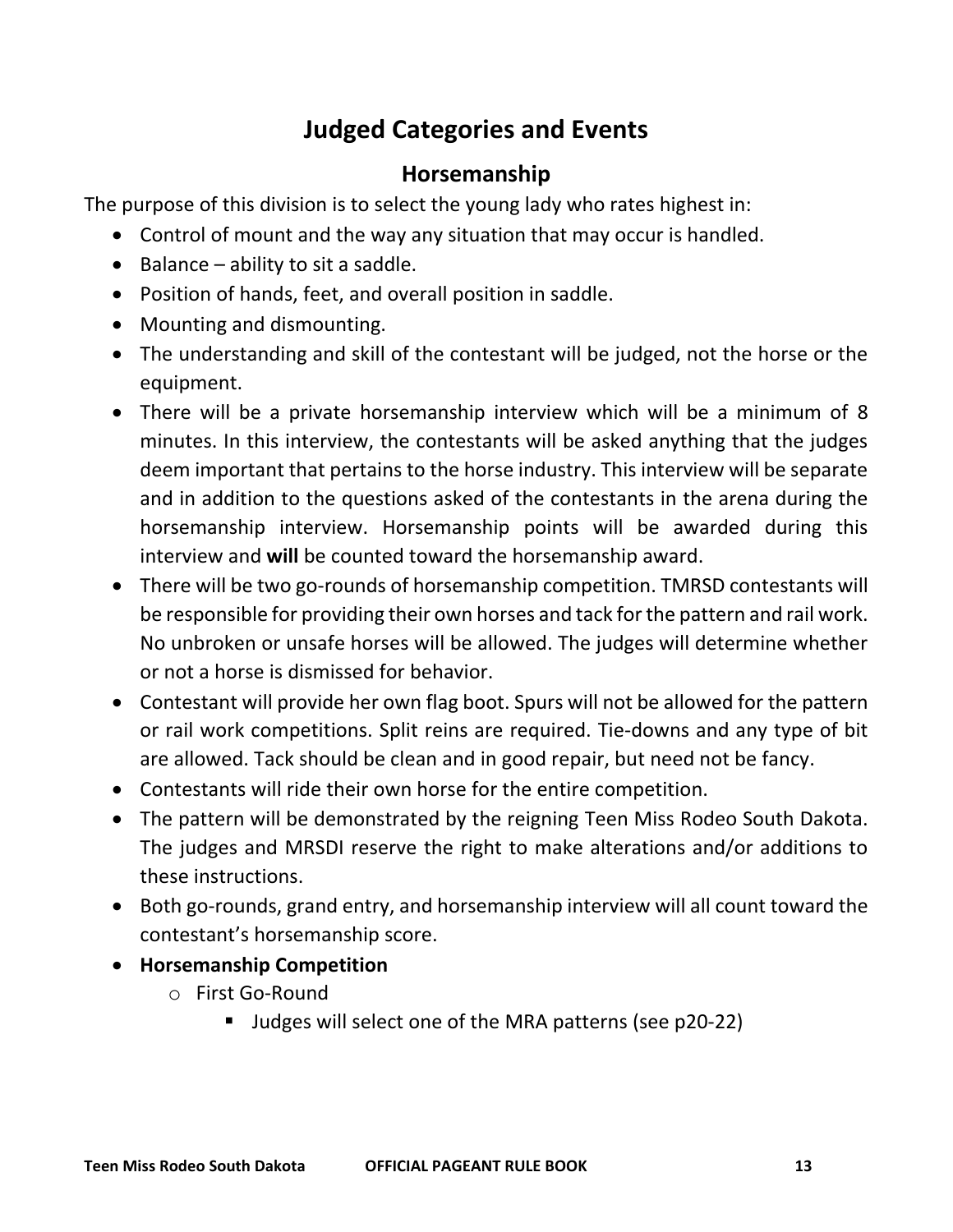- After executing the pattern, contestants will dismount and be asked questions pertaining to tack, horse selection, care, feeding, diseases, anatomy, rodeo, etc.
- The contestant's style of responding to these questions should be the basis for the personality score she receives in horsemanship, while the content of the answers should be used as part of her actual horsemanship score.
- After remounting and riding to the gate, the contestant will present a flag in the arena on horseback.
- o Second Go-Round
	- Following the guidelines for the 2022 Miss Rodeo America Pageant, the format of the second go-round will be as follows:
		- Contestants will be required to complete a series of five elements in the following order:
			- 1. Large, fast circle
			- 2. Small, slow circle
			- 3. Stop
			- 4. Back up one horse length
			- 5. Presentation run

#### • **Grand Entry**

- o Contestants will be introduced at some point during the first rodeo performance. They will not carry sponsor flags.
- o The judges are looking for personality projection, riding ability, consideration and use of arena, speed, ability to follow direction of flag boss and/or stock contractor, entering the arena, exit, and control of horse.
- o Crowns, banners, and chaps are not permitted. Contestants may wear spurs.
- $\circ$  Written bio please refer to the application requirements.

#### • **Horsemanship Interview**

- o The horsemanship interview will be a minimum of 8 minutes in length and questions asked will pertain to any aspect of rodeo and the horse industry. Topics covered can also include the horsemanship competition and flag and wave presentation.
- $\circ$  This will be a standalone private interview, separate and in addition to any questions asked during the actual horsemanship competition.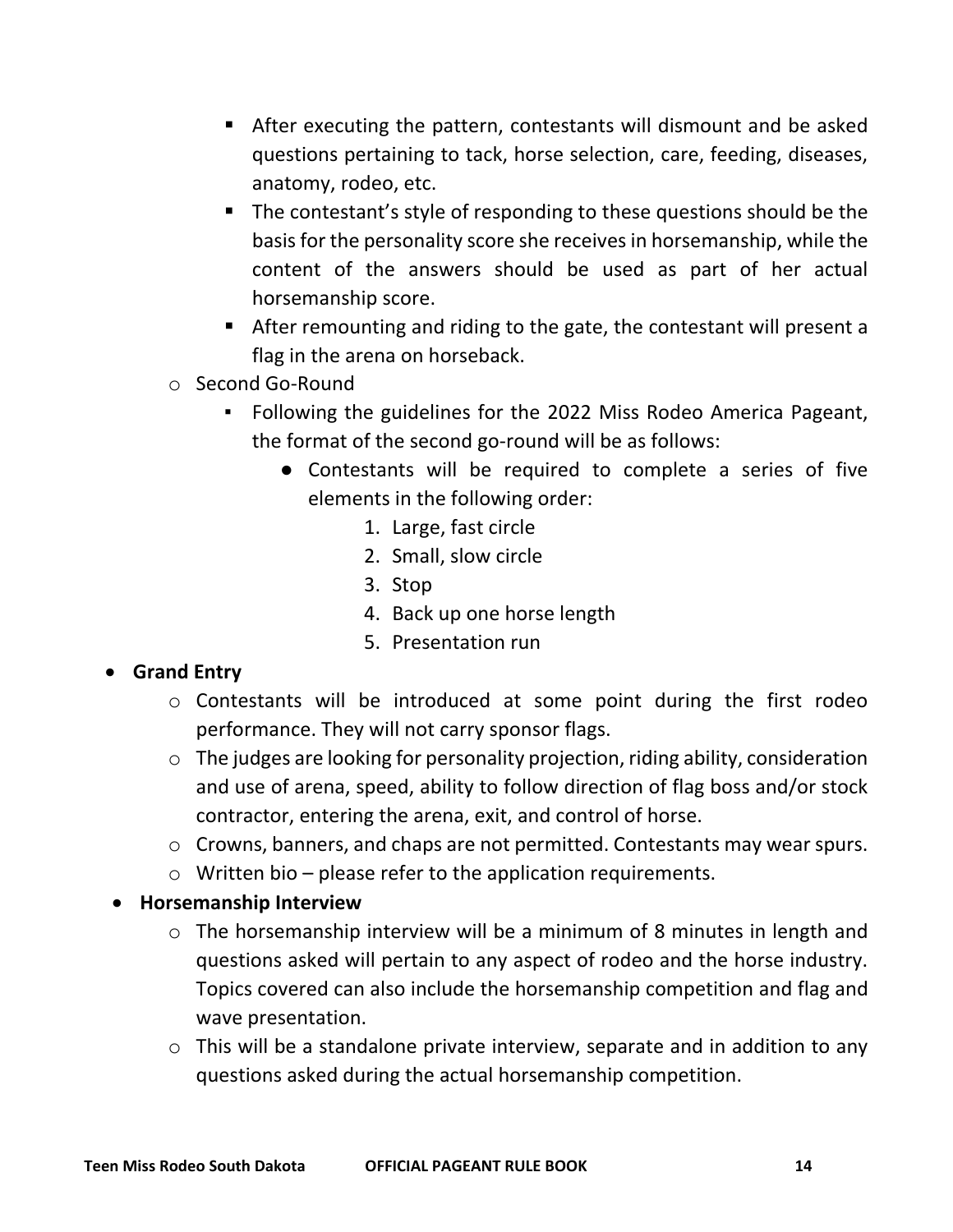#### **Appearance**

The purpose of this judged division is to select the young lady who rates highest in:

- Grooming to include neatness and cleanliness in every detail, such as complexion, hands, fingernails, hair, make-up, hat, boots, and other accessories and apparel. Meticulous care in general grooming is essential for a young lady who wants to be considered Teen Miss Rodeo South Dakota.
- Poise and Posture classy, lady-like behavior in every situation.
- Knowledge of proper western attire
	- o Contestants should be aware of what is fashionable western dress, with particular attention given to color coordination, and should know how the use of various color combinations can enhance appearance and eye appeal.
	- o It is not necessary to invest in an excessive amount of expensive clothing. Judges will be looking for versatility and imagination displayed.
	- o Judges will be observing how a contestant's clothes fit and suit her personality, including the length of her pants, shirts, and jackets and the crease and shape of her hat. Clothing should be clean, well-cared for, well fitting, and consistent with current fashions.
	- o Contestants are expected to appear in full western attire at all times, unless otherwise specified. This includes pants or jeans, dresses, skirts, blouses, jackets, vests, western hats, boots, and belt.
	- o Wrangler pant products are highly encouraged but not required.
	- o All dresses must have sleeves and sleeves should be longer than a cap sleeve. If dress or top does not have sleeves, then a jacket with sleeves must be worn. The skirt length should not be more than 3 inches above the knee. Please consider that the length remains appropriate when walking. No halter or prom type dresses. No cleavage or midriff showing. Nothing extremely low cut either in the front or the back.
	- o The style you project with your outfit should reflect a western image.
	- o Contestants should be knowledgeable about current trends in western wear.
	- o Contestants are allowed and encouraged to repeat outfits if desired.
	- o Please consider current rodeo queen attire and clothing choices appropriate to the situation and season of the year.
- Appearance judging will take place throughout every pageant event.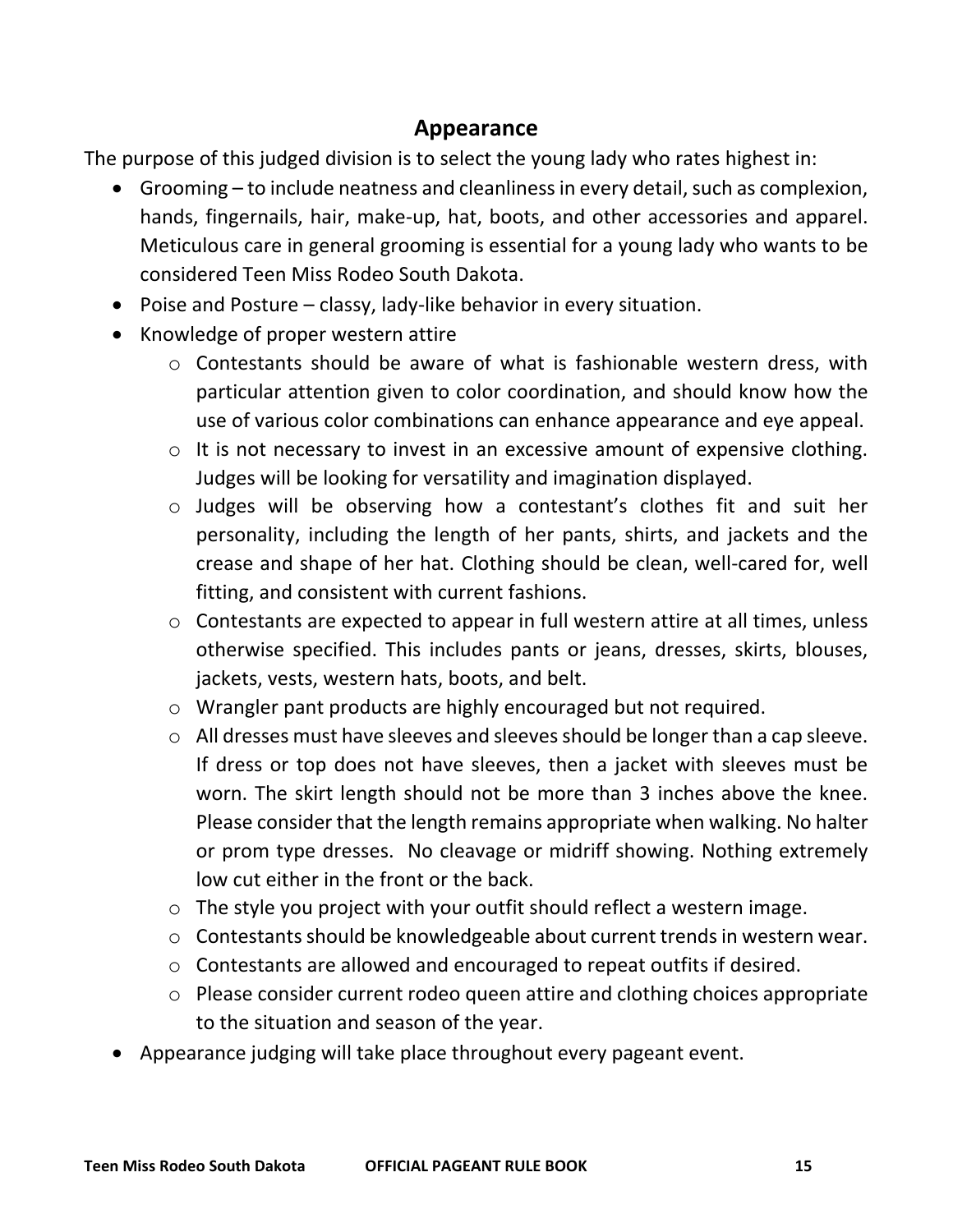#### **Personality**

The purpose of this division is to select the young lady who rates highest in:

- Intelligence good common sense.
- Education conversational ability in rodeo and other areas, with special emphasis on grammar and enunciation.
- Attractiveness not necessarily to mean beauty, but rather whether the contestant radiates self-confidence without making an issue out of it. She should also show maturity, high moral standards, sincerity, and integrity.
- Personality reflections to include the contestant's style of attire, overall appearance, magnetism, charisma, and eye appeal.
- Genuine interest in other people, in the pageant and in rodeo, and a noticeable consideration of others.
- Self-projection ability to project one's personality, whether it be from horseback in an arena, on television, or before an audience. Also, to be considered are sense of humor, showmanship, ambition, desire, and enthusiasm.
- Happy outlook on life in general.
- Promptness in keeping the pageant schedule.
- Public presentation includes public appearances of contestants, giving them an opportunity to speak to an audience with facts and interesting information.
- Contestants will be expected to answer questions in at least one of their public appearances, with questions prepared in advance and drawn by the contestant. Impromptu questions all require the contestant to think "on her feet," show maturity, intelligence, wisdom, and imagination.
- Personality judging will take place throughout every pageant event.
- Judges will have a copy of each contestant's application and resume, and will factor these materials into this category.

#### **Public Speaking**

- Speech
	- o Each contestant will give a two minute prepared speech on South Dakota. Speeches will be timed, and the judges will be given the length of each contestant's speech. Notes may not be utilized.
	- o Judging is based on the following criteria:
		- Content, including organization, subject relevancy to the required topic, and knowledge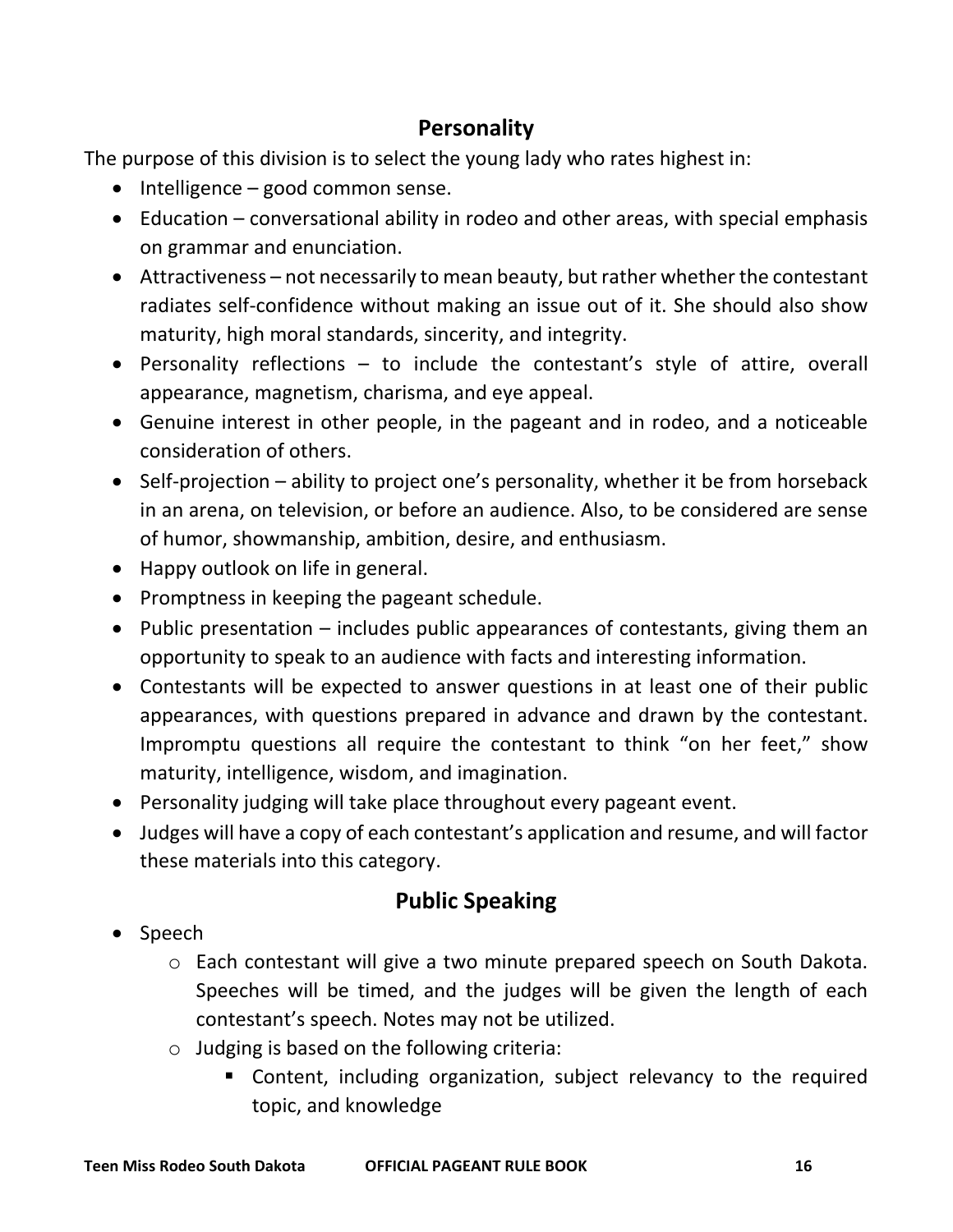- Delivery, including the use of the microphone, enunciation, volume and grammar
- Self-assurance, including personality, projection to the audience, poise, professionalism, and eye contact
- Time allotted for the presentation
- Impromptu Questions
	- o Impromptu questions will be asked during various pageant functions.
	- o Questions asked during the impromptu sections may relate to the sport of rodeo, horsemanship/equine science, current events, or about the contestants themselves.
	- o The personality score should reflect the contestant's ability to "think on her feet" while answering. The composure and grace with which she handles the question should be considered as well.
	- o In the case of horse or rodeo related questions, the content of the answers will be included in the horsemanship score.
	- o Contestants are expected to show a reasonable familiarity with current issues, a command of basic grammar, and an ability to answer questions with maturity, intelligence, and imagination.
- Open Interview
	- o The open interview will be conducted as a group before an audience and have a 10 minute time allowance.
	- o The questions asked will encompass horsemanship, rodeo, current events and issues, personal opinions, as well as general questions about the contestant herself. Judges are asked to avoid questions about sex or religion.
	- o Judges are encouraged to take this opportunity to find out as much as possible about the ability of the contestant but are asked to avoid using strictly factual questions. Instead, they are encouraged to ask open-ended, discussion type questions.

#### **Personal Interview**

- The personal interview will be a minimum of 12 minutes in length and will include questions on current events and personal opinions as well as questions about the contestant herself. Judges are asked to avoid questions about sex or religion.
- The content of answers and the poise with which they are presented should be considered to judge this event. Judges may be referring to contestant applications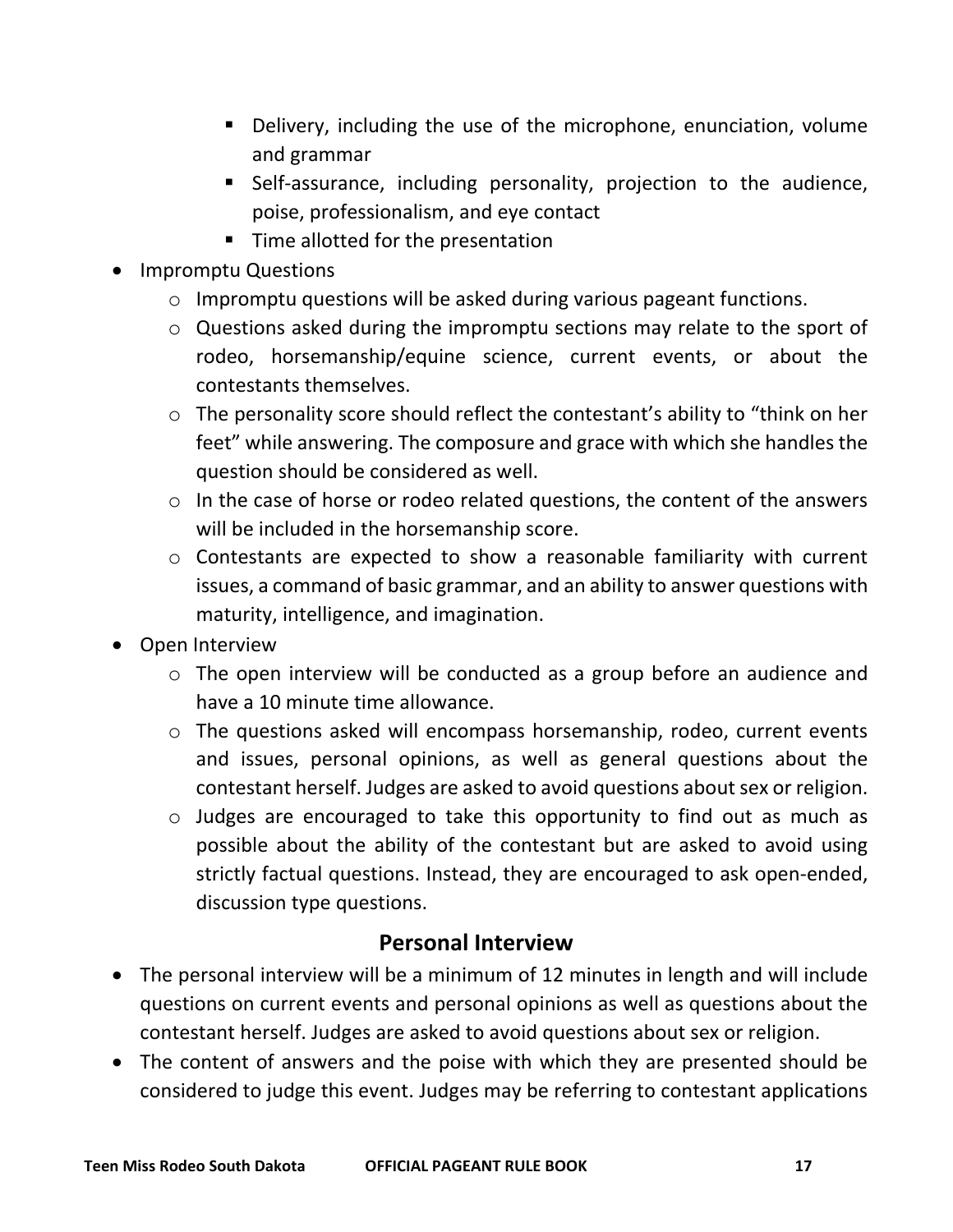at this time and may consider the answers as a reflection of the contestant's personality.

• Contestants are expected to demonstrate intelligence, good judgment, conversational ability, a sense of humor, as well as familiarity with horsemanship, rodeo, and current events.

#### **Modeling**

- Contestants will participate in at least one fashion show.
- The appearance score should take into consideration the attire the contestant has chosen, as well as her ability to model with poise, grace, and confidence, while effectively projecting her personality to the audience.

#### **Photogenic**

- The judges will score the required 8x10 color head and shoulders photograph submitted by each contestant to determine the winner of this category.
- The judges will consider overall appearance, expression, attitude, choice of colors, personality, and eye contact with the camera.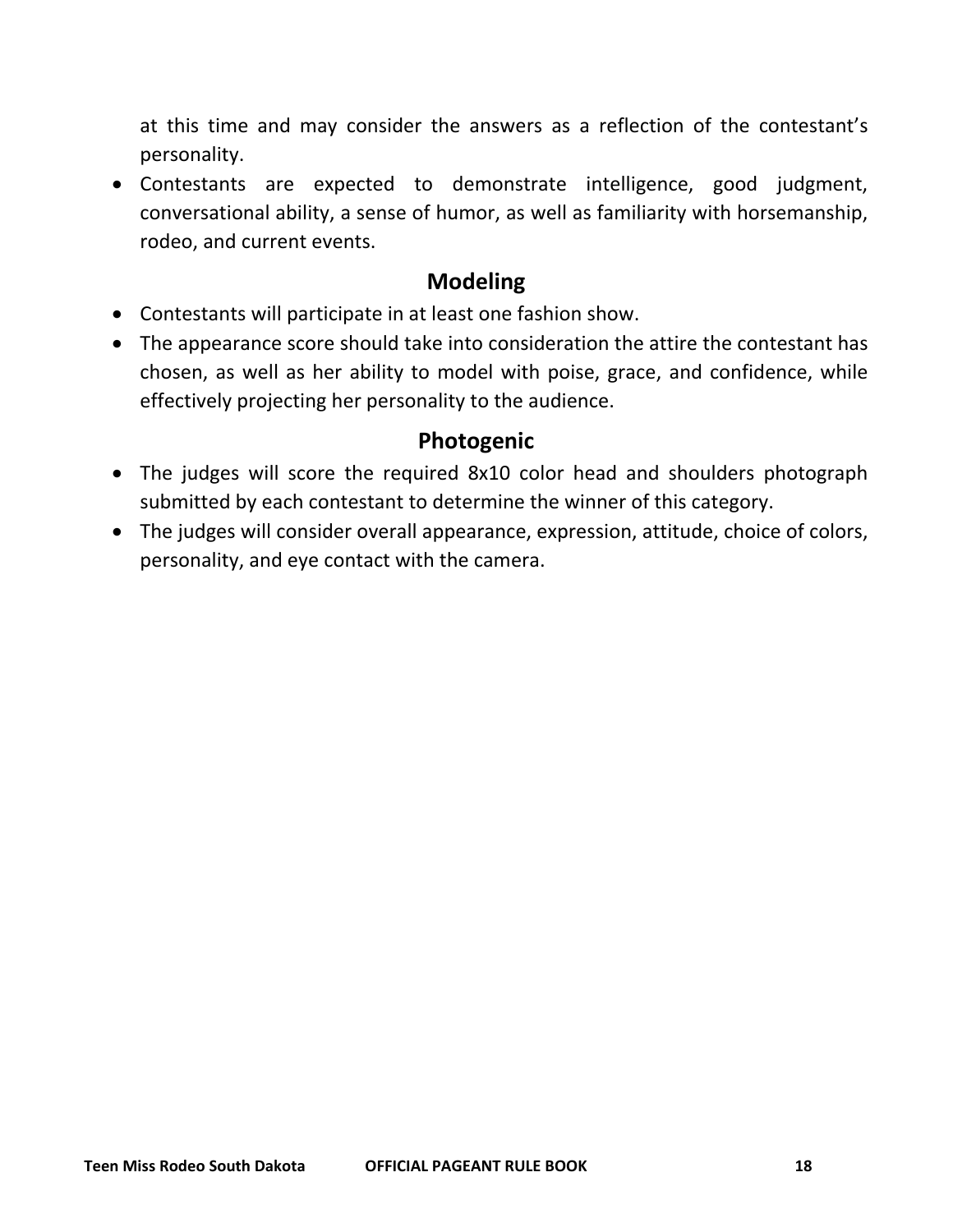#### **Dress Code for Pageant Events**

Western hat, boots, and belt required with all outfits unless otherwise noted

#### **Orientation & Open Interview**

● Pants/jeans with shirt, vest, or jacket

#### **Personal Interviews**

● Western business attire – dress or skirt with blouse and/or vest or jacket

#### **Fashion Show**

- Western trendy outfit this outfit should be a western party type outfit reflecting current trends in the western fashion world. This is an opportunity for contestants to really show off their personality and style. Anything goes (as long as it falls within the guidelines for modesty and appropriate dress of course!). Short dresses, long dresses, pants, jumpsuits…the possibilities are endless and we encourage you to express your creativity! Hat, boots, and belt MUST be western style. Short boots or booties may be worn if they have a western toe and heel. Hats must be a western type that a crown could be worn on.
- $\bullet$  Western elegance outfit this is the rodeo queen version of the evening gown competition. Dresses or skirt outfits should be of a western style.
- Contestants may also model outfits and accessories provided by pageant sponsors. Further information about this will be communicated closer to the pageant.

#### **Horsemanship**

● Pants/jeans with form fitting blouse or shirt with long sleeves, any color. No vests or jackets.

#### **Sponsor Visits**

● Pants/jeans with shirt, vest, or jacket

#### **Rodeo Performance**

● Pants/jeans with arena shirt or vest. Any theme (i.e., Patriotic, Tough Enough to Wear Pink) will be communicated to the contestants when known

#### **Speeches**

● Personal Interview outfit will be worn; accessories may be changed

#### **Horsemanship Interview**

● Pants/jeans with shirt, vest, or jacket

#### **Special Events**

● Pants/jeans with shirt, vest, or jacket unless otherwise specified

#### **Coronation**

● Pants/jeans with arena shirt or vest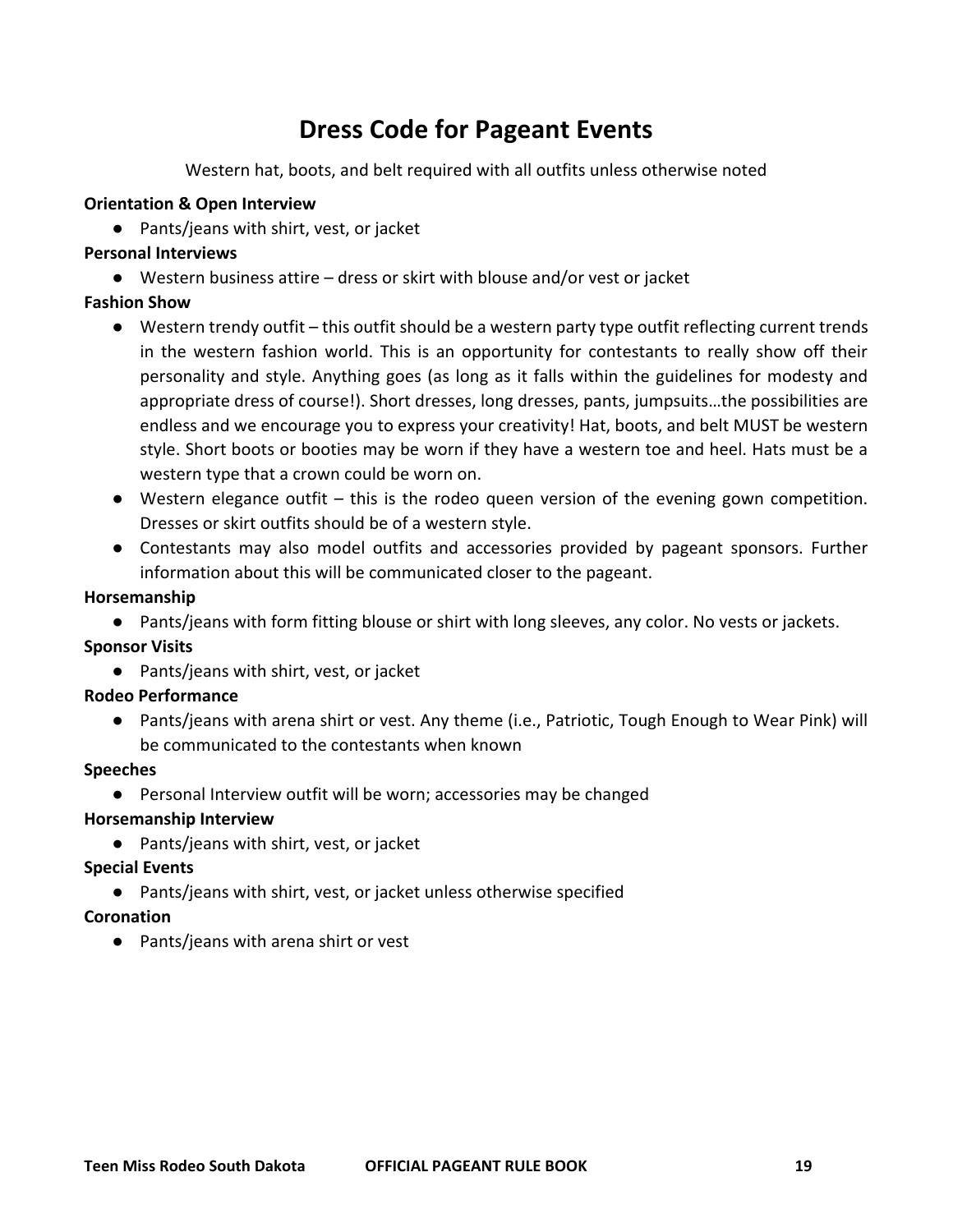#### **Scrapbook Guidelines**

The scrapbook competition is an **optional** competition. Teen Miss Rodeo South Dakota Pageant contestants may bring a scrapbook for display and competition if they desire. The scrapbooks will be judged by a separate panel of judges consisting of 3 members of the MRSDI Board of Directors. A special award will be presented to the winner of the scrapbook contest. Scrapbooks are not part of the formal scoring that determines Teen Miss Rodeo South Dakota and the participation or lack thereof in the scrapbook competition will not be factored into selecting Teen Miss Rodeo South Dakota. The following suggestions are guidelines only and not to be considered as hard and fast rules and/or regulations.

- **Size:** Anything too large is hard to look at and review properly. If you choose a smaller size, make sure it is not jumbled up or cramped. Avoid excessive thickness.
- **Appearance & Attractiveness:** This should be considered throughout the entire book, from cover to cover. The project should be attractive and neat.
- **Content**: A variety of items and photos can include memorabilia from early childhood to the present time; items collected from appearances; and items the contestant cherishes. The scrapbook should be made for the contestant personally – not for the pageant.
- **Workmanship & Ingenuity:** Personal care, being sure the pages turn easily, and items are well secured from cover to cover.
- **Organization & Identification:** The material should be in chronological order. Photographs, places, memorabilia, etc. should be properly identified.
- **Originality & Presentation:** The original, practical, and innovative manner in which the overall product is prepared.
- **Type:** The scrapbook may be a traditional scrapbook with three dimensional elements or a bound photo type book among other options.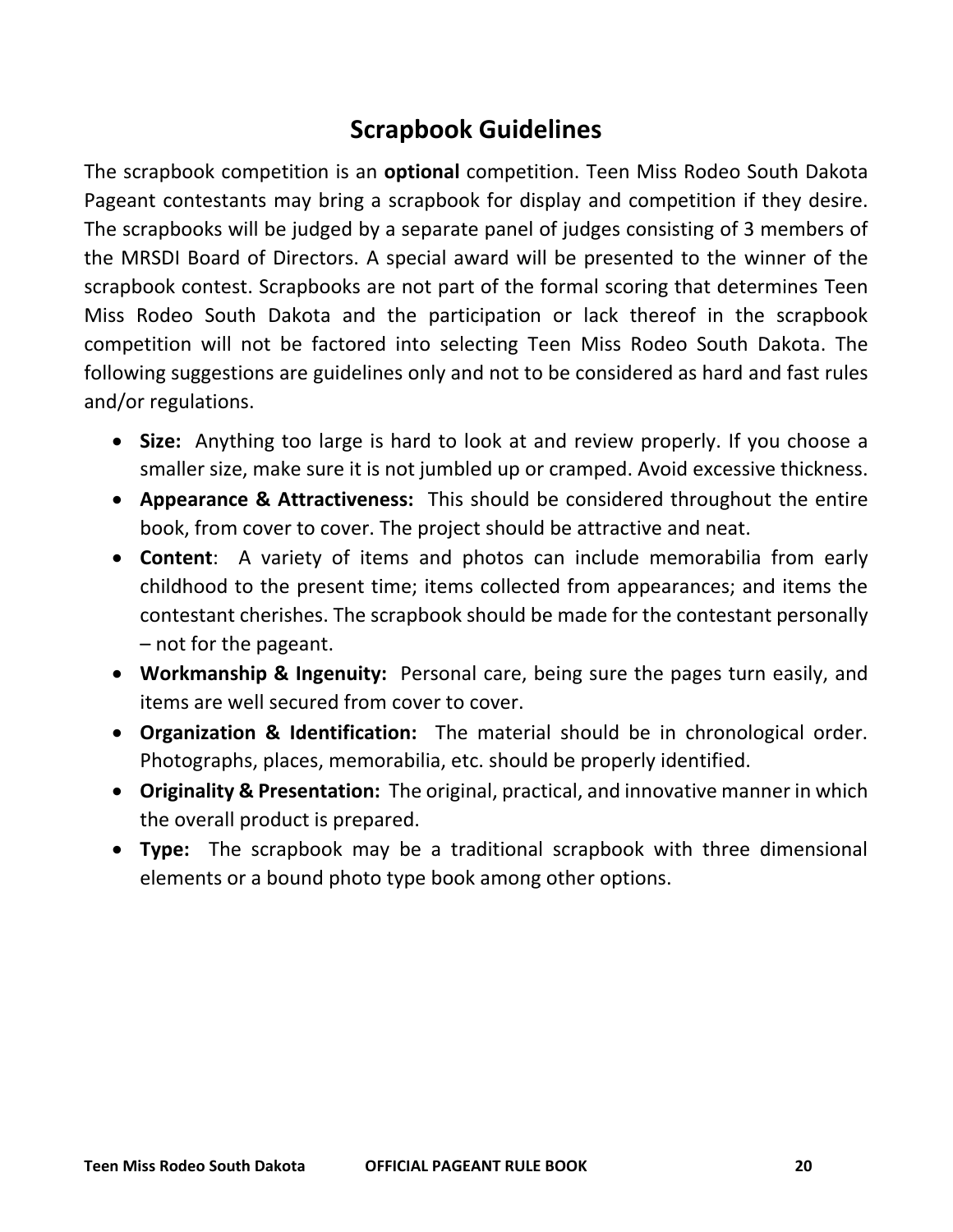### **Horsemanship Pattern #1**



- 1. Extended jog along the side of arena, then to center.
- 2. Begin lope at center of arena and lope left circle on left lead.
- 3. Change leads at center of arena and lope right circle on right lead.
- 4. Change leads and continue loping around end of arena.
- 5. Once on the straight, increase speed and continue around end of arena.
- 6. Stop and back.
- 7. **The judges reserve the right to make alterations and/or additions to this pattern.**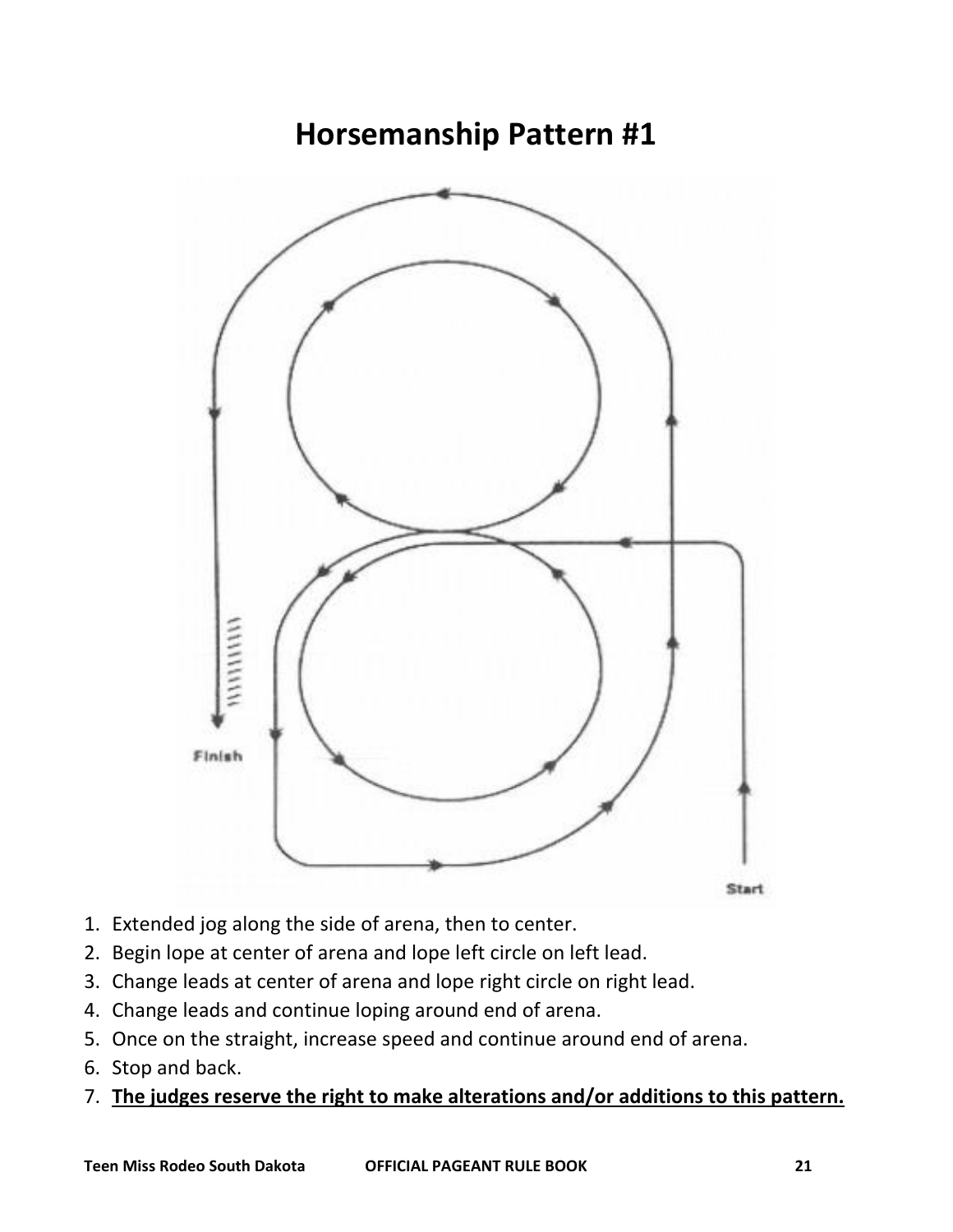



- 1. Circle the arena on the left lead at an extended lope.
- 2. Guide left and lope down the center of the arena with moderate speed.
- 3. Pass the center of the arena, stop and back to the center.
- 4. Execute a ¾ turn to the right and lope a circle to the right with moderate speed.
- 5. Change leads and lope a circle, to the left, with moderate speed. After completing the circle, continue loping on the left lead toward the end of the arena.
- 6. Stop and pause to show completion of pattern.
- 7. **The judges reserve the right to make alterations and/or additions to this pattern.**